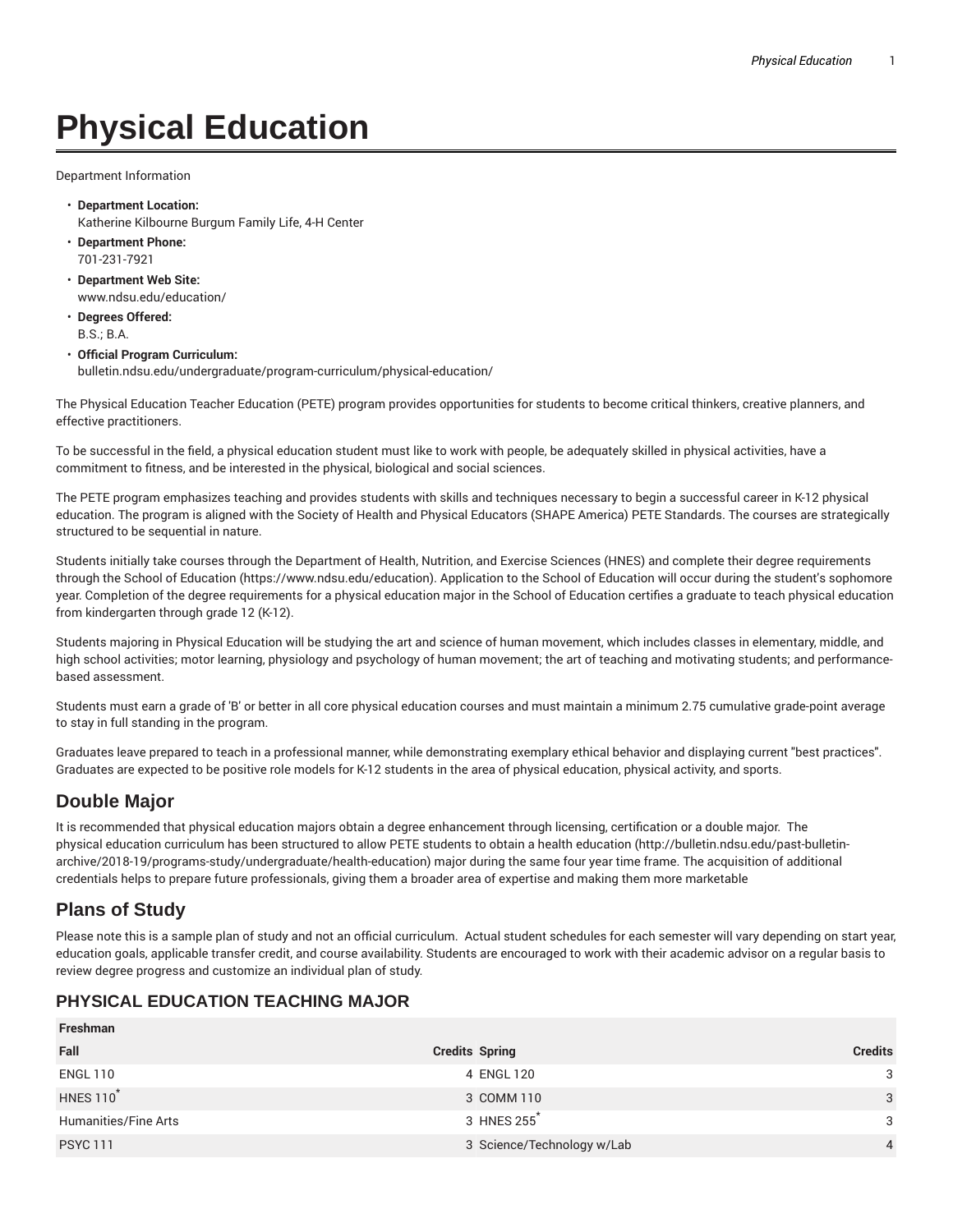#### 2 *Physical Education*

| Quantitative Reasoning                        |                       | 3 SOC 110                          | 3              |
|-----------------------------------------------|-----------------------|------------------------------------|----------------|
|                                               | 16                    |                                    | 16             |
| Sophomore                                     |                       |                                    |                |
| Fall                                          | <b>Credits Spring</b> |                                    | <b>Credits</b> |
| <b>EDUC 321</b>                               |                       | 3 EDUC 322                         | 3              |
| HNES 100, 111, or 217 <sup>*</sup>            |                       | 2-3 PSYC 250 or HDFS 230           | 3              |
| <b>HNES 211</b>                               |                       | 1 HNES 257                         | 3              |
| <b>HNES 254</b>                               |                       | 3 Science/Technology               | 3              |
| <b>HNES 256<sup>*</sup></b>                   |                       | 3 Elective                         | 3              |
| Science/Technology                            |                       | 3 Apply to the School of Education |                |
| Complete Praxis Core Academic<br>Skills Exam  |                       |                                    |                |
|                                               | $15-16$               |                                    | 15             |
| <b>Junior</b>                                 |                       |                                    |                |
| Fall                                          | <b>Credits Spring</b> |                                    | <b>Credits</b> |
| <b>ENGL 358</b>                               |                       | 3 EDUC 451 (PE Section)            | 3              |
| <b>HNES 301*</b>                              |                       | 3 EDUC 489                         | 3              |
| <b>HNES 336</b>                               |                       | 3 HNES 350                         | 3              |
| <b>HNES 367*</b>                              |                       | 3 Humanities/Fine Arts             | 3              |
| Elective                                      |                       | 3 Elective                         | 3              |
|                                               | 15                    |                                    | 15             |
| <b>Senior</b>                                 |                       |                                    |                |
| Fall                                          | <b>Credits Spring</b> |                                    | <b>Credits</b> |
| <b>EDUC 481 (PE)</b>                          |                       | 3 EDUC 485                         | $\mathbf{1}$   |
| <b>EDUC 486</b>                               |                       | 3 EDUC 487                         | $\mathsf g$    |
| <b>HD&amp;E 320</b>                           |                       | 1 EDUC 488                         | 3              |
| <b>HNES 461<sup>*</sup></b>                   | $\sqrt{3}$            |                                    |                |
| Elective - As needed to reach 122<br>credits. | $\overline{7}$        |                                    |                |
| Apply for Student Teaching                    |                       |                                    |                |
| Complete Praxis PLT Exam                      |                       |                                    |                |
| Complete Praxis II Content Exam               |                       |                                    |                |
|                                               | 17                    |                                    | 13             |

Total Credits: 122-123

\* Students must earn a "B" or better in all courses identified with an asterisk (\*).

\*\* Global Perspectives and Diversity requirements can be obtained through careful selection of electives, Humanities/Fine Arts, and/or Science/ Technology categories

Please note this is a sample plan of study and not an official curriculum. Actual student schedules for each semester will vary depending on start year, education goals, applicable transfer credit, and course availability. Students are encouraged to work with their academic advisor on a regular basis to review degree progress and customize an individual plan of study.

#### **Physical Education/Health Education Double Major**

| Freshman                     |                       |                |
|------------------------------|-----------------------|----------------|
| Fall                         | <b>Credits Spring</b> | <b>Credits</b> |
| <b>ENGL 110</b>              | 4 COMM 110            | ર              |
| <b>HNES 110</b> <sup>*</sup> | 3 ENGL 120            | 3              |